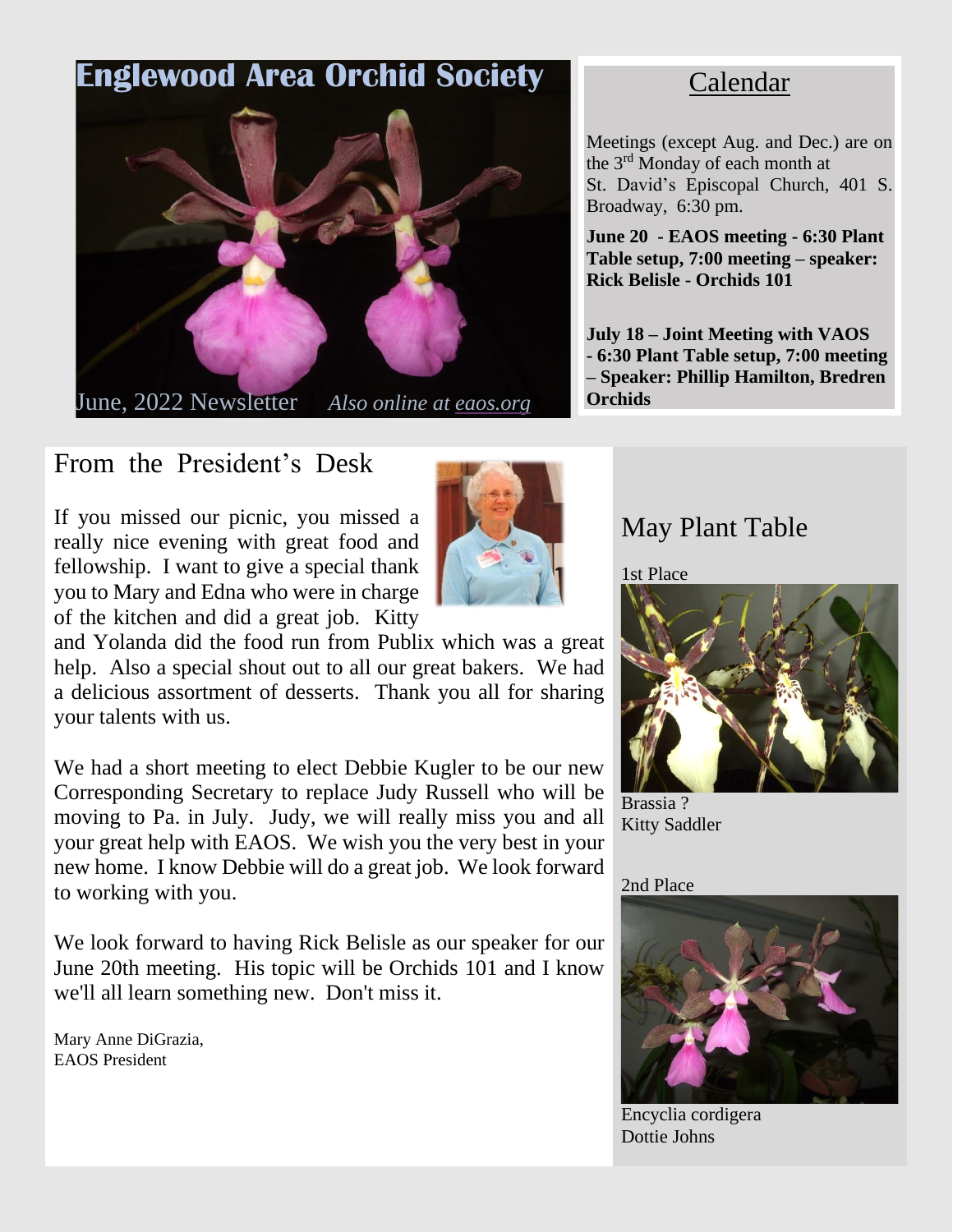# July meeting

As we have done in the past, we will be hosting Venice Area Orchid Society at our July meeting with Phillip Hamilton from Bredren Orchids, as ourspeaker. Venice will not be having their regular meeting that month.

In August, we will be guests of VAOS at their August 3rd meeting at the Venice Community Center. We can car pool to Venice if you'd like. We will not be having a meeting at St. David's on August 15th, as our meeting on August 3rd will be our monthly meeting.

It's a great opportunity to interact with our sister society in Venice. By having Venice here and their having us in August saves both societies facility rent and speaker fees for one month each. Good for us both.

Please plan on being at our July meeting to welcome our guests.

## AOS Webinars

You might want to try the Webinars offered at AOS.org. If you are a member of AOS, you will be able to see them all. If you are not a member, the greenhouse chats are available to you.

| <b>Webinars-Coming Attractions!</b><br>ANNUISH GRÜSSESÖCHTT                                                                                                                                                                                                                                                                                |                                                                                                   |                                                                                                       |                                                                                     |                                                                                      |  |
|--------------------------------------------------------------------------------------------------------------------------------------------------------------------------------------------------------------------------------------------------------------------------------------------------------------------------------------------|---------------------------------------------------------------------------------------------------|-------------------------------------------------------------------------------------------------------|-------------------------------------------------------------------------------------|--------------------------------------------------------------------------------------|--|
|                                                                                                                                                                                                                                                                                                                                            |                                                                                                   |                                                                                                       |                                                                                     |                                                                                      |  |
| When                                                                                                                                                                                                                                                                                                                                       | June 07, 2022<br>8:30pm EDT<br>Tuesday                                                            | <b>RECORDED</b><br><b>WEBINAR</b>                                                                     | June 28, 2022<br>8:30pm EDT<br>Tuesday                                              | <b>RECORDED</b><br><b>WEBINAR</b>                                                    |  |
| <b>Topic</b>                                                                                                                                                                                                                                                                                                                               | <b>Bulbophyllums</b><br>of the<br><b>Philippines</b><br>A Survey of<br><b>Endemic Species</b>     | Judging<br><b>Bulbophyllums</b><br><b>The Finer Points</b><br>of Judging this<br><b>Diverse Genus</b> | <b>Greenhouse</b><br><b>Focus</b><br>Mounting<br><b>Orchids</b><br><b>Made Easy</b> | <b>Mounting</b><br><b>Orchids</b><br>Prepping, Care,<br>and Best<br><b>Practices</b> |  |
| <b>Presenter</b>                                                                                                                                                                                                                                                                                                                           | <b>Jim Cootes</b><br>Australia-based<br>Botanist, Author,<br>Lecturer and<br><b>Orchidologist</b> | <b>Charles Wilson</b><br><b>Use Webinar Filter</b><br><b>JUDGING</b>                                  | <b>Ron McHatton</b><br><b>Chief Education</b><br>and Science Officer                | <b>Michael Coronado</b><br><b>Use Webinar Filter</b><br><b>CULTURE</b>               |  |
| <b>REGISTRATION IS EASY http://www.aos.org/orchids/webinars.aspx</b><br>Cannot make it on the scheduled date or time? No need to worry.<br>Register now and view on your time schedule.<br>Check out the timeless collection of Recorded Webinars on the AOS website.<br>Greenhouse Chat Webinars are indexed by topic for future viewing. |                                                                                                   |                                                                                                       |                                                                                     |                                                                                      |  |

Send your Greenhouse Chat questions and photos to: greenhousechat@aos.org

#### 3rd Place



Oncidesa Gower Ramsey Laurie Motter

### **2022 Show Sponsors**

#### **GOLD SPONSORS**

FARLOWS ON THE WATER DR. ADAM LIPKIN, MD PA MYAKKA PINES GOLF CLUB RAV&E TOP KNOT SALON WARREN LORANGER FAMILY YMCA

#### **SILVER SPONSORS**

KATHY DAMEWOOD, RE/MAX ALLIANCE GROUP MICHAEL J LOONEY, INC. OYSTER CREEK GOLF CLUB SUN NEWSPAPERS TODAY'S DENTISTRY

#### **FRIENDS**

DEE DEE QUINN – MARY KAY I.B.C. DAVIS, ROBERTS, BOELLER & RIFE ENGLEWOOD YOGA CENTER HOLLYWOOD NAILS HOME DEPOT KEY AGENCY LANDY'S ON THE WATER SANDI OLSEN-ENGEL PANTHER HOLLOW DENTAL PUBLIX QUICK SIGNS XPERTECH AUTO REPAIR, INC.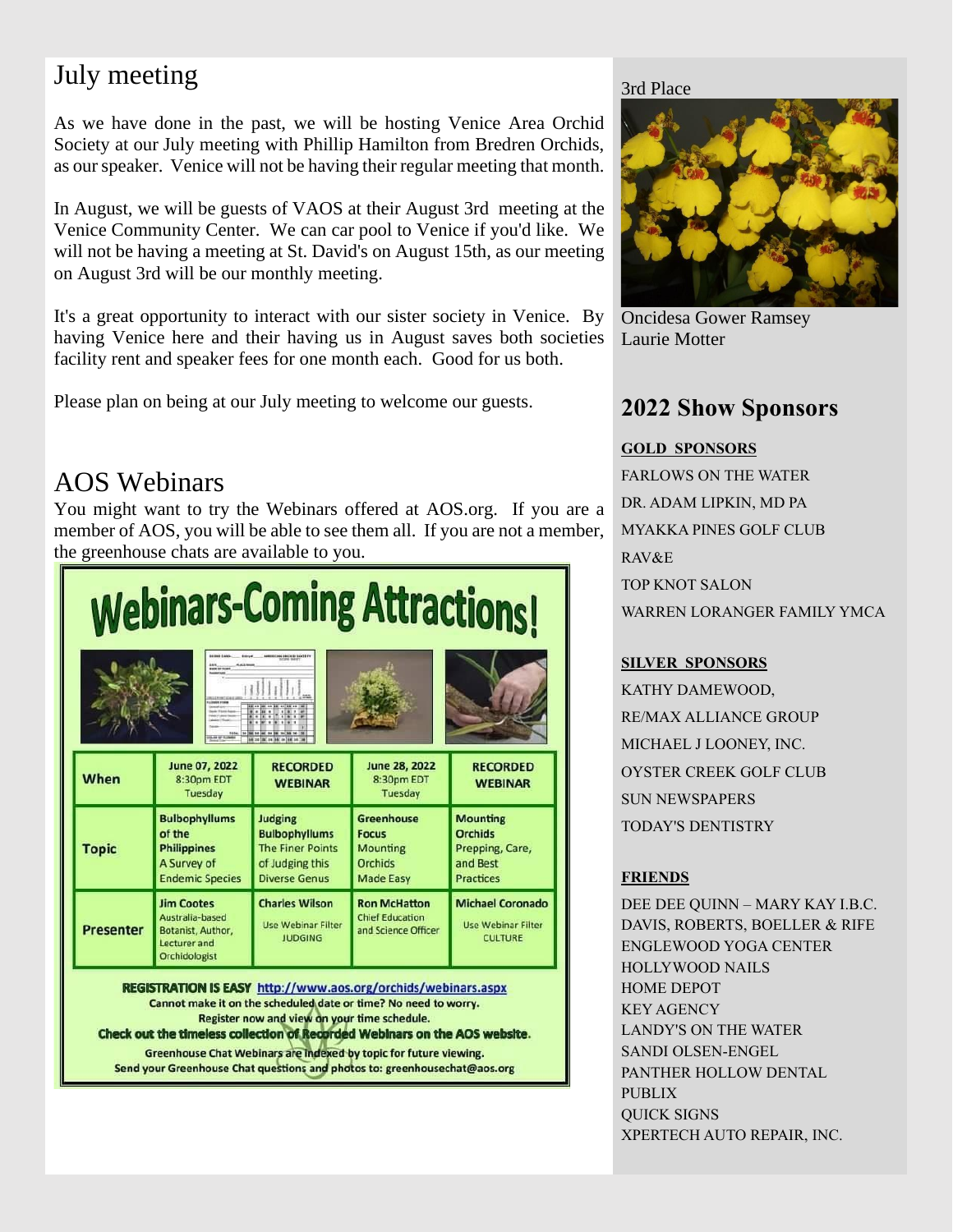## TREASURER'S REPORT April,2022

| BANK BALANCEas of 04/01/2022        |                         | \$22,395.11 |  |
|-------------------------------------|-------------------------|-------------|--|
| <b>INCOME</b>                       |                         |             |  |
| DUES                                |                         | \$90.00     |  |
| <b>MARCH RAFFLE</b>                 |                         | \$95.00     |  |
| <b>INTEREST</b>                     |                         | \$0.45      |  |
| <b>TOTAL</b>                        |                         | \$185.45    |  |
| <b>EXPENSES</b>                     |                         |             |  |
| SHOW COSTS:                         | <b>FACILITY</b>         | \$600.00    |  |
|                                     | <b>NEWSPAPER</b>        | \$327.00    |  |
|                                     | APRIL, MAY, JUNE RENT   |             |  |
|                                     | AMERICAN ORCHID SOCIETY |             |  |
| OTHER                               |                         | \$415.00    |  |
| TOTAL                               |                         | \$2067.00   |  |
| <b>BANK BALANCE AS OF 5/01/2022</b> |                         | \$20,513.56 |  |

 As of 5/13/2022 there is \$619.25 of uncashed checks. RESPECTFULLY SUBMITTED KITTY L SADDLER, ASSISTANT TREASURER

## **Mites**

#### By Susan Jones

Mites are almost-microscopic creatures, closely related to ticks, spiders and scorpions. Because of their size, their presence is usually not suspected until considerable damage has occurred. Mite damage makes a plant's leaves look silvery, especially on the underside, where the pests have killed the cells of the surface layer. From the top, the leaf often has many tiny yellow spots that turn brown over time. Spider mites also spin silken webs on the undersides of leaves. These are easy to see if you mist the foliage with water and hold the plant up to the light. You might even see the tiny mites walking along their webs. False spider mites do not make silk, and are extremely tiny and hard to see, but they produce the same silvering of the leaves.



Red Spider Mites live up to their name; they do make webs.

A good way to tell if you have mites is to wipe a white cloth or tissue over both sides of a leaf of a plant suspected of mite infestation. If mites or their eggs are present, reddish or brownish streaks will be seen on the cloth. Another test is to tap a leaf over a piece of white paper and see if any of

# May picnic pix







## From Asctm. To V.

Those small flowered vandaceous orchids that you may still see labelled as Ascocentrum have lost that name. For some years now, they have been Vandas. This goes back to 2012, when taxonomists made the decision. Yet, you may still find orchids with Asctm. on the label. Some of you